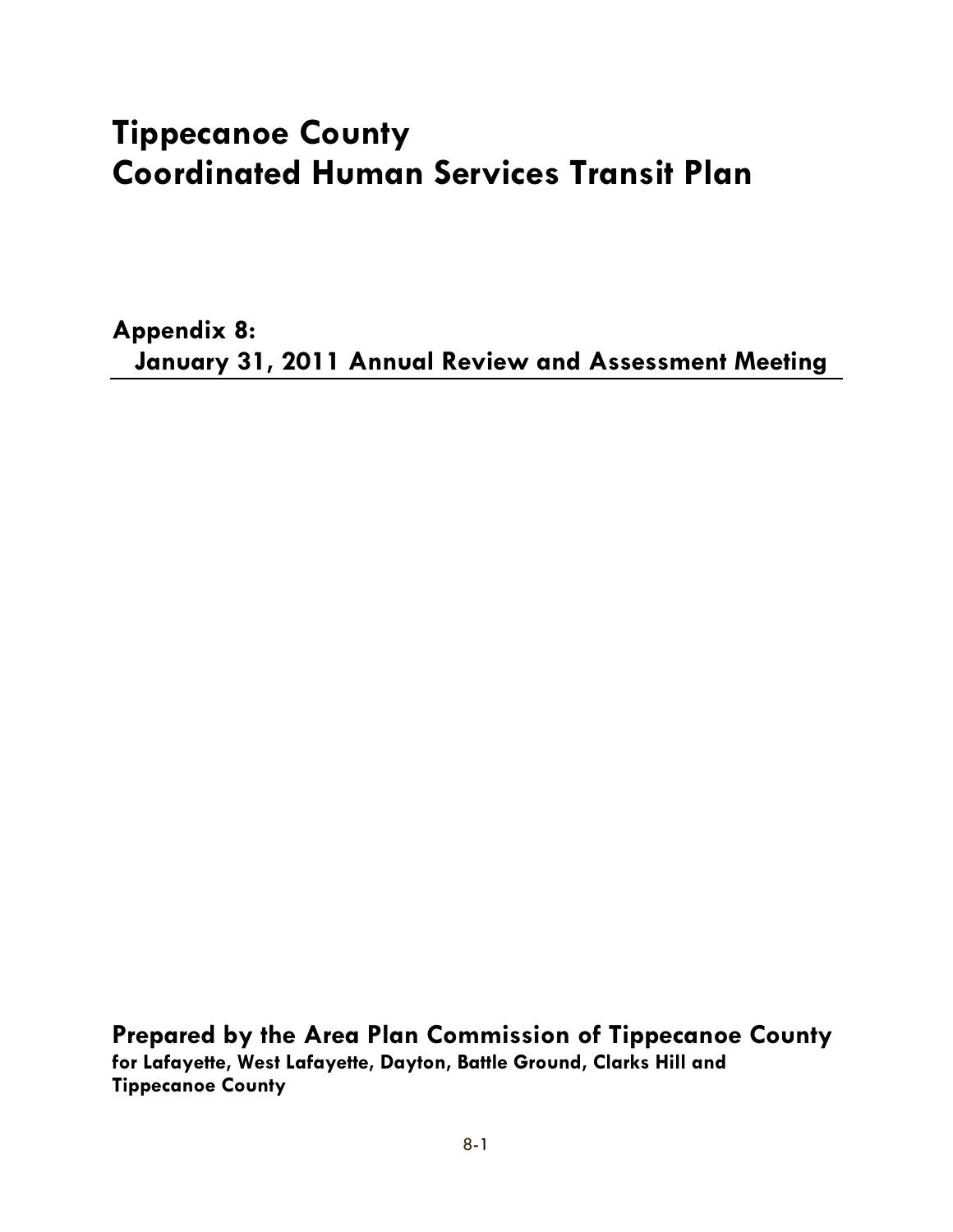**Area Planning Commission of Tippecanoe County Coordinated Human Services Transit Plan Annual Assessment Meeting December 31, 2011 Tippecanoe Room, Tippecanoe County Office Building** 

I. **Purpose**: Stakeholders met for the second annual assessment of the Coordinated Human Services Transit Plan (CHSTP). The CHSTP mission is to reduce and remove obstacles and improve transportation options for disabled, elderly and low income persons. The Plan requires an annual meeting of stakeholders to: report progress, facilitate the exchange of information, and identify new challenges.

#### **II. Stakeholders Present:**

Alice Anderson, Citizen Jeris Eikenberry, CityBus Donald Stair, Wabash Center employee Art Lang, Family Services Daniel Walker, Economic Development of Lafayette Rhonda Jones, Wabash Center Catherine Moran, Tippecanoe County Council on Aging (TCCA) Dana Smith, Tippecanoe County Council on Aging T.J. Jenney, Habitat for Humanity Alan Welch, Habitat for Humanity Joyce Fasani, LUM John Metzinger, CityBus Marty Sennett, CityBus Joann Vorst, Lafayette Adult Resource Academy (LARA) Sallie Fahey, Area Plan Commission John Thomas, Area Plan Commission Doug Poad, Area Plan Commission

#### **III.** 2<sup>nd</sup> Year Status Report

Doug gave a brief introduction, overview and reasons for the meeting. He read a letter that was sent to APC from Work One about pedestrian access to their office.

- A) John and Sallie reviewed the status of work done by APC on each of the strategies from the 2009 meeting.
	- 1. No work has been done in developing a master list of transportation options in a color hand out.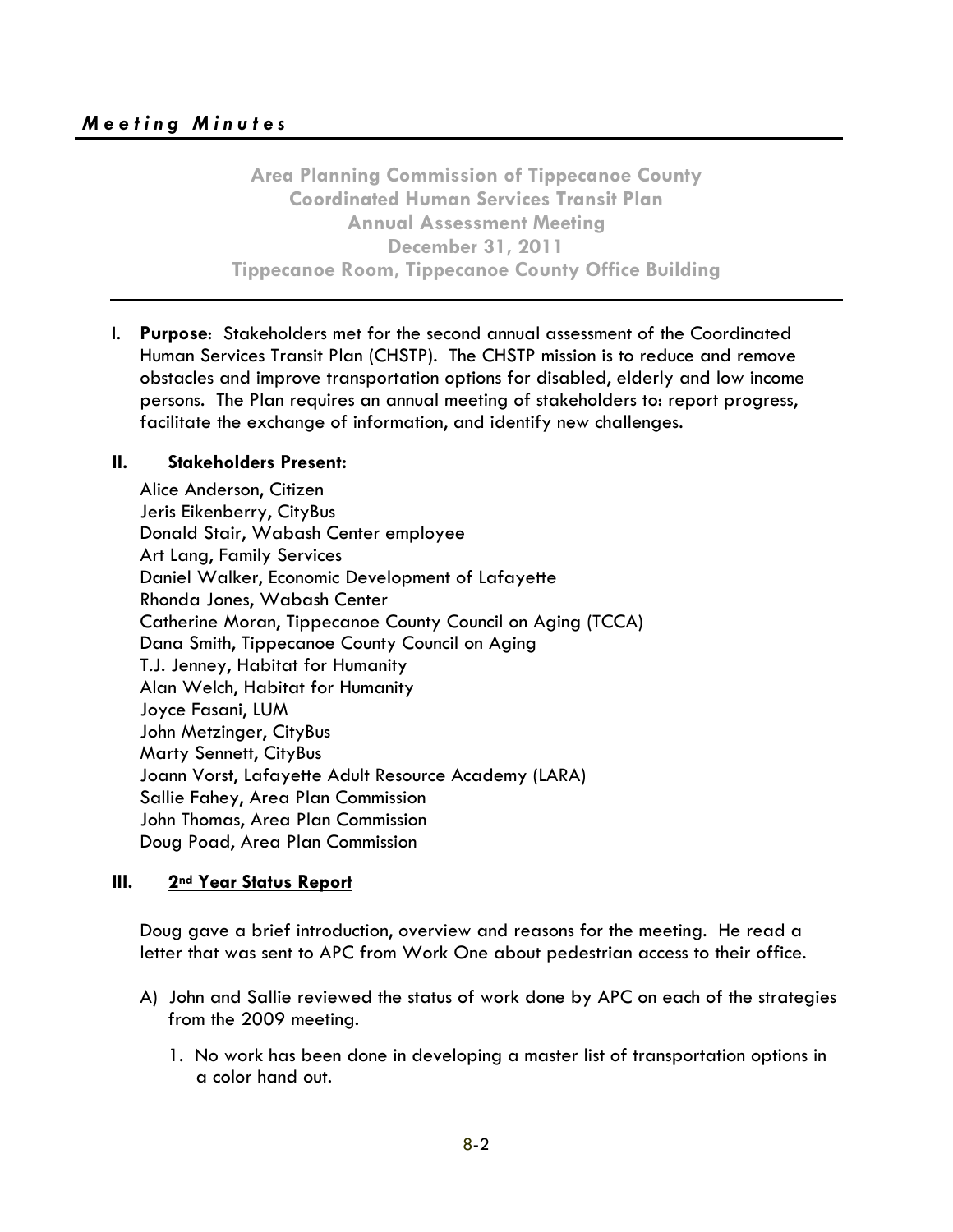- 2. The draft thoroughfare plan has not been completed.
- 3. The meeting today fulfills the requirement to hold an annual meeting.
- 4. APC staff continues to assist CityBus in writing grants for JARC and New Freedom funds. The ones recently submitted include continuing service to the WalMart and Veterans Memorial Parkway area (formerly CR 350S), the Clarian Arnett Hospital, late night service for four routes and fully funding the travel training program.
- 5. Staff continues to encourage context sensitive design when working with developers.
- 6. The Convention and Visitors Bureau prepares customized packets of information, including transit information as needed.
- additional information to report about snow removal strategies. 7. APC Staff continues to recommend a complete street design in all new road construction projects, street lighting continues to be a challenge, and there is no
- 8. Sallie reported that: a) The committee working to incorporate context sensitive solutions into the State's design manual has not met; b) As reported last year, enhancement funds will be used on SR 38 and on extending the Cattail Trail along Northwestern Avenue in West Lafayette; and c) She will continue to keep the appropriate location of state offices in front of state legislators.

There were no comment and questions.

- B) John Metzinger reported on current CityBus efforts, initiatives and service.
	- 1. Bus service continues to Clairan Arnett Hospital and to the WalMart on Veterans Memorial Parkway.
	- 2. The travel training program now operates on a full time basis and not part time as in the past.
	- 3. CAD/AVL technology is now tracking buses. This information technology is based on GPS.
	- 4. In 2010, over 1,000 bus stops have been designated in both cities.
	- 5. Four hybrid buses were purchased last year. Twenty percent of the fleet is now hybrid.
	- 6. Ridership increased in 2010 to 4.9 million rides. This was an increase of 4.3% over the previous year.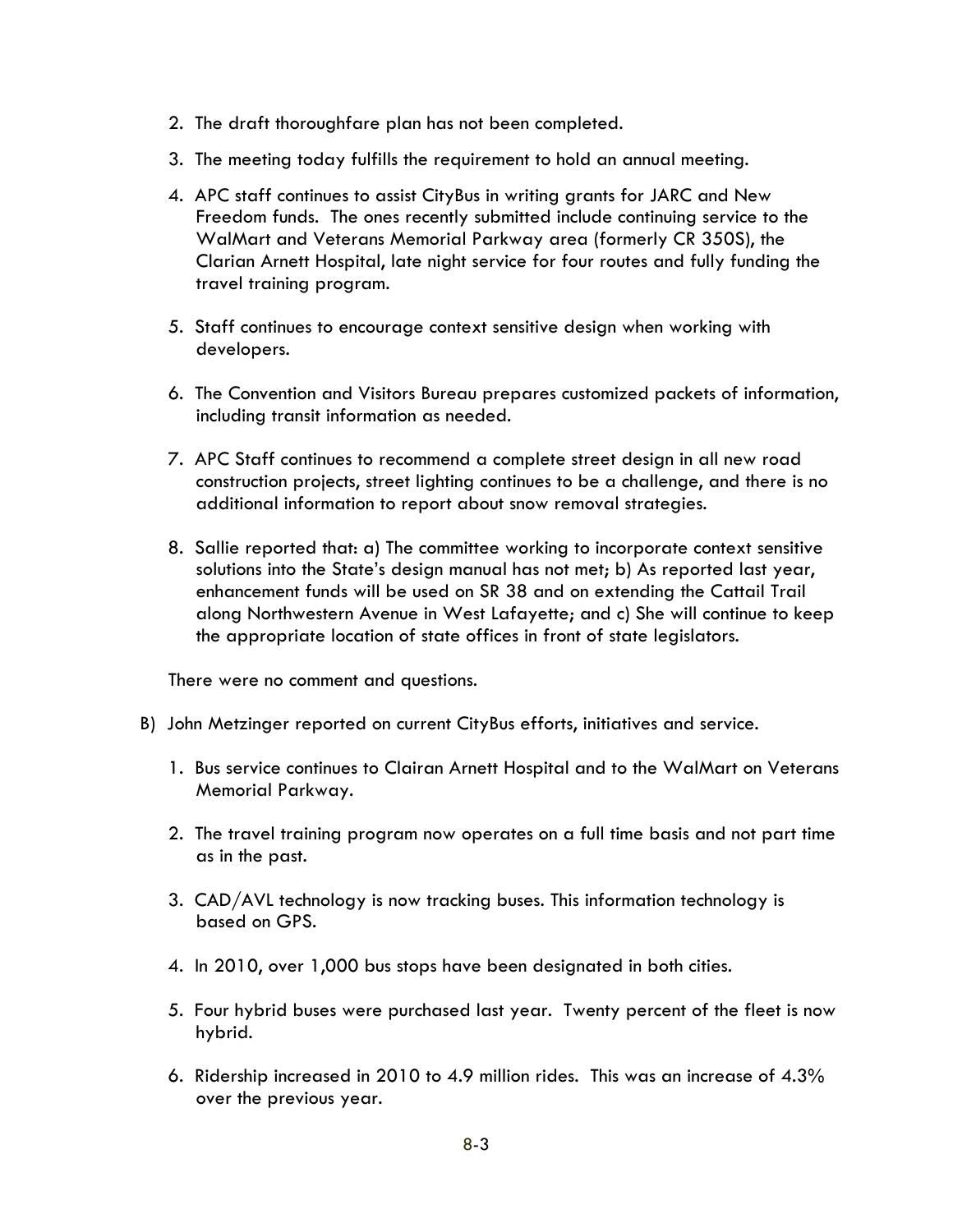- 7. CityBus received an ARRA grant and zoning approval to install three wind turbines at the Canal Road facility. A construction bid was awarded late last fall and construction has just started. The three turbines will help power the facility with a renewable resource.
- 8. The downtown transfer center project continues. It involves reworking the transfer operation portion of Riehle Plaza. The project is designed to improve accessibility for those with disabilities, particularly those who are blind or have low vision. The new design will incorporate a saw tooth pattern where buses will have designated waiting spaces.

#### *Comments and Questions*

*- What is the status of bus shelters?* 

*In 2010 several bus shelters were replaced due to vandalism and accidents. For 2011, shelters will be installed at Lilly Hall, IVY Tech on Creasy Lane (an additional one) and on River Road (two shelters).* 

*- How soon will bus service be offered to the St. Elizabeth East on Creasy Lane? It's a long walk from Creasy to the hospital and it's real difficult in inclement weather.* 

*CityBus will be investigating it more in 2011. There are several possible ways to offer front door service but it would cost an additional \$180,000 to \$200,000 annually. CityBus does not at this time have the extra funds for this service. Locating the building a significant distance from Creasy has made it impossible to provide front door service without additional funding.* 

 *that could help Habitat families that are low-income and often are single parents? Children through the sixth grade ride for free. Those in grades seven through - The kid's program and hybrid buses are great. Does CityBus offer a family pass* 

*twelve can ride for free but they need an annual student pass. The cost is \$1.00 annually.* 

*- Are there any posters, especially in Spanish, that show fare information?* 

*There are posters and they can be provided.* 

- C) Rhonda Jones reported on current Wabash Center issues and progress.
	- 1. The Center obtained four replacement vans last year.
	- 2. Three low-floor minivans should arrive later this year.
	- 3. The Center will again be applying for additional vans through the 5310 program. While the applications are due in March, the vans would be delivered in 2012.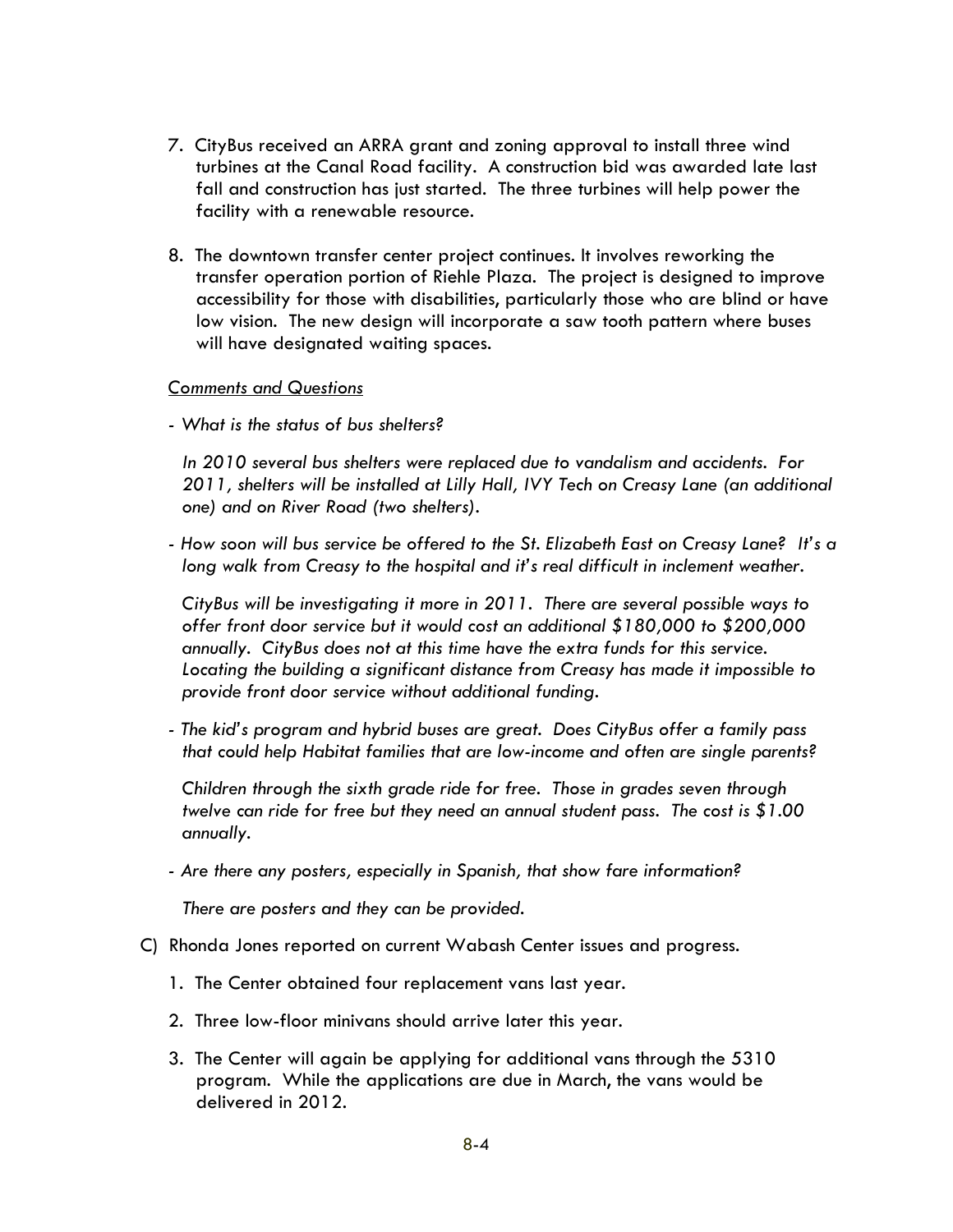#### *Comments and Questions*

- *The lack of sidewalks along Greenbush Street in front of PayLess continues to be an issue.*
- *The Center is in the process of reorganizing its residential services. The State, specifically FSSA, is changing the wavier program again which will now force more people to live together. This is creating a problem. At least three adults will now have to live together.*
- D) Joann Vorst from the Lafayette Adult Resource Academy reported on its activities.
	- 1. WorkOne has established an express office at LARA due to the difficulty in getting clients to the facility on Park East Drive. Program funding and vouchers are now coming through the Department of Work Force Development. Joann further added that even though it is called an express office, all of the programs offered by WorkOne can be handled at LARA.
	- 2. Purdue work study students that are coming in the evening to work for LARA are having a difficult time getting back to campus after 8:30. Staff have been transporting the students back to campus.

John Metzinger suggested the students take the 1A bus back to Purdue. The bus goes by on 9<sup>th</sup> Street.

#### *Comments and Questions*

- *Sallie stated that Roger Feldhouse said that it was a limited service facility. She asked Joann if it was limited or full service. Joann replied that it's full service and it just happened November 1st. She added that clients no longer have to go to the office on Park East Boulevard and that the office at LARA is open till 8:30 in the evening.*
- E) Catherine Moran reported on the County Council on Aging activities.
	- for the program and has seen a significant savings. 1. At a recent advisory council meeting, there was mention of a program that offered a discounted price for gasoline to non-profit agencies. TCCA signed up
	- 2. The scheduling software that was purchased is quite remarkable. It has taken some time to enter all of the data but it has been very helpful.
	- 3. TCCA vans are now serviced at the CityBus garage with noticeable improvements.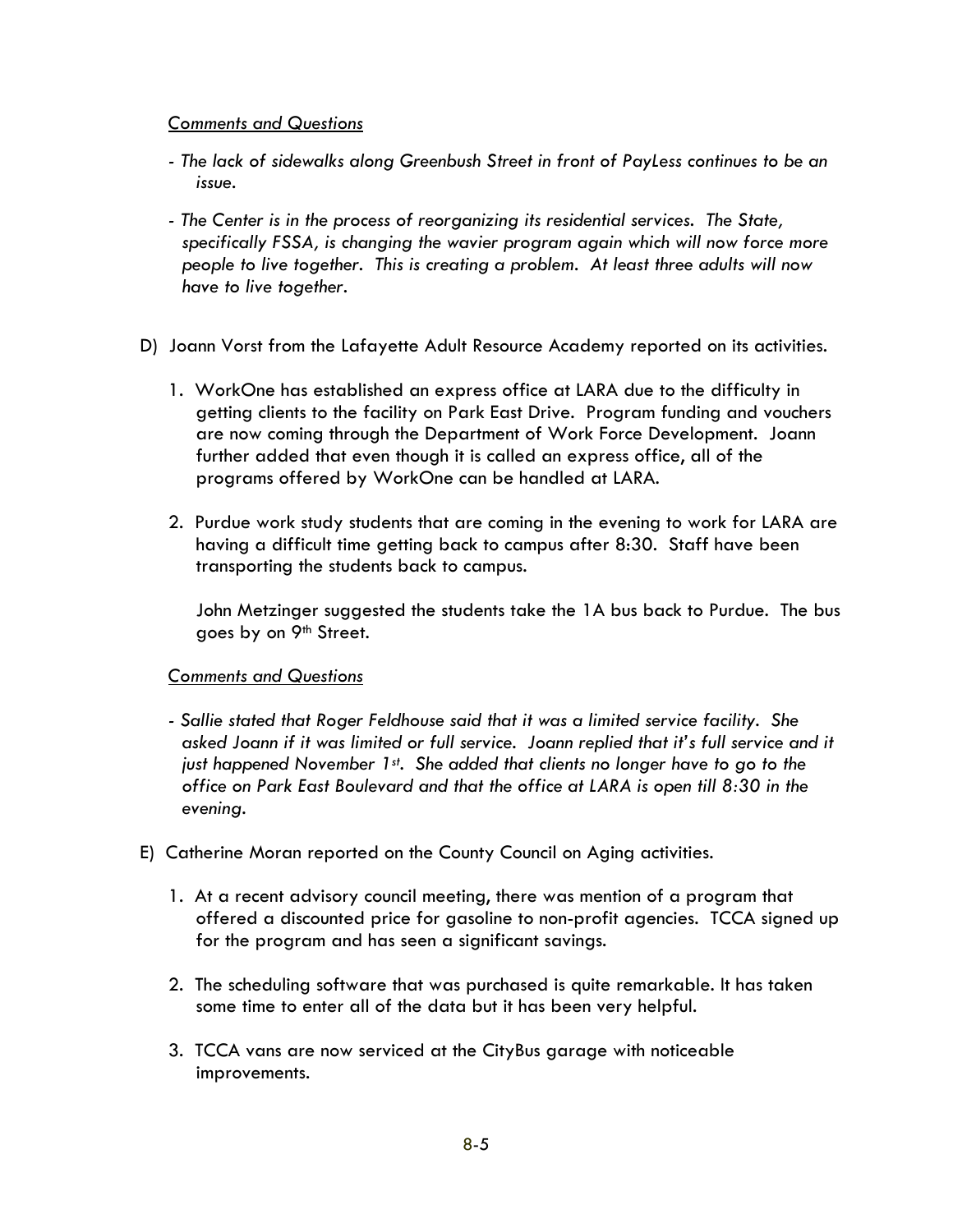- only get the minivan. 4. The County Council on Aging applied for a minivan and an A2 van through INDOT. Due to the lack of the 20% match for the A2 van, the agency could
- 5. The County Council on Aging would like a bus stop put in on Scott Street but realizes there are challenges in doing that.
- 6. By 2030, 1 in 5 Americans will be 65 and older. That reality is coming and we need to be aware of the issues being discussed around the table. She is also glad that the community is discussing these issues now rather than waiting till later.
- 7. TCCA has received funding to investigate national opportunities for funding through foundations and organizations.

#### *Comments and Questions*

- *Dana Smith mentioned that last year their five vans traveled 75,000 miles within an eight mile radius. The agency cannot charge for the service but there are signs up requesting donations. Even with the signs, the donations don't come in very fast.*
- *Sallie asked if the 20% match was available, could the agency get more vehicles as well as maintain the additional vehicles. Sallie suggested looking into a fund raising campaign to raise the match. Rhonda added that the 5310 funds may no longer be available in the new transportation bill.*

*- Marty Sennett asked if Habitat looks at bus routes and its proximity to potential sites.* 

*TJ responded that they do look at this issue very closely and that a number of grants even ask that specific question. He added that this is a very important topic for Habitat International.* 

*- TJ asked CityBus if family or children passes are available.* 

*John M. reviewed the fare costs for children.* 

- *Members discussed habitat sites in the rural area and small towns. Alan Welch*  reported that Habitat does not move families from the city to rural locations. Rural *home sites are targeted for families who already live in the area so children can attend the same school.*
- *Members discussed sidewalks, the need for more and the dangers when they are located next to the curb. In the winter, snow plows push the snow from the street onto the sidewalk. This creates problems for those who use the sidewalk and for*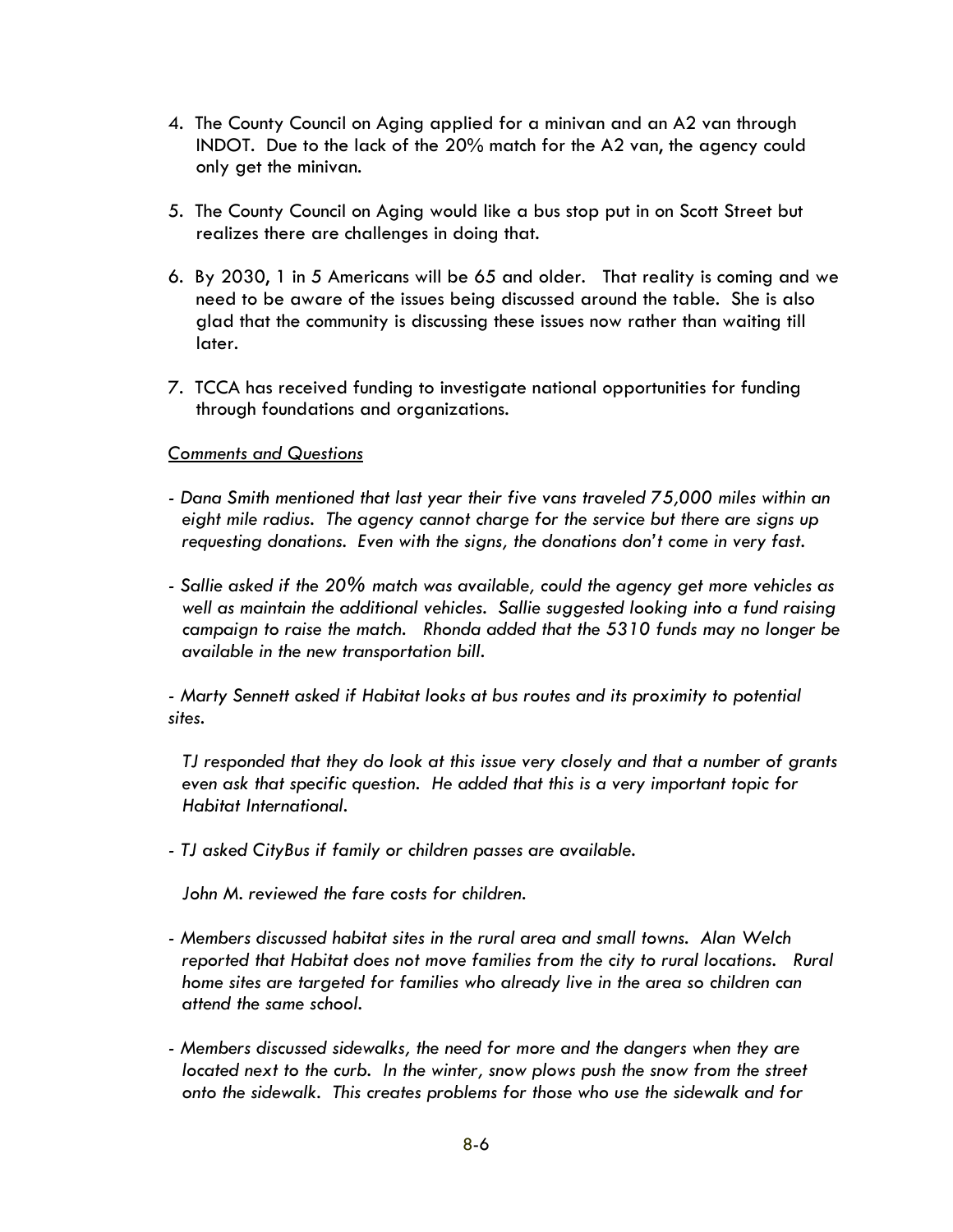*those cleaning them. A grass strip between the road and sidewalk also serves as a safety area in case small children dart off the sidewalk. Sidewalks are a necessary connection from grocery stores to bus stops.* 

- *JoAnn Vorst volunteered to put up bus fare information signs at the TCCA childcare centers.*
- F) Art Lang, Family Services, introduced himself and stated that he works in the home care program.
	- 1) Art stated that he mostly handles clients who live in Montgomery County but also those in Tippecanoe and White counties. He mentioned that there are two taxi companies and the Sunshine vans in Montgomery County. They are facing the same issues and challenges that are occurring in Tippecanoe County.
	- 2) He works with 15 clients in Tippecanoe County and that it was only recently they started providing transportation. Family Services also provides supplemental transportation services to the Sunshine buses in Montgomery County.

#### *Comments and Questions*

*- Sallie asked if Montgomery County or the City of Crawfordsville was eligible for special federal new start funds to start an Access style service.* 

*Marty replied that they are not and added that the Medicaid reimbursement program is probably the best source of funding.* 

*- Art asked for contact information regarding CityBus's Travel Training program.* 

 *John M. reported the contact information is on the web site.* 

- *Jeris Eikenberry stated that he is on the CityBus Board of Directors and that the Board looks at these issues continually and closely.*
- to see service to at least 9:15 at night. *- Alice Anderson stated that in the area she lives, on the 4th Street route and Claystone Apartments, there is no bus service after 6:15 and none on Sunday. She would like*

*to see service to at least 9:15 at night. Marty reported that some routes have service past midnight and special federal funds pay for it. He cautioned that if these funds are no longer available, the service may be discontinued.*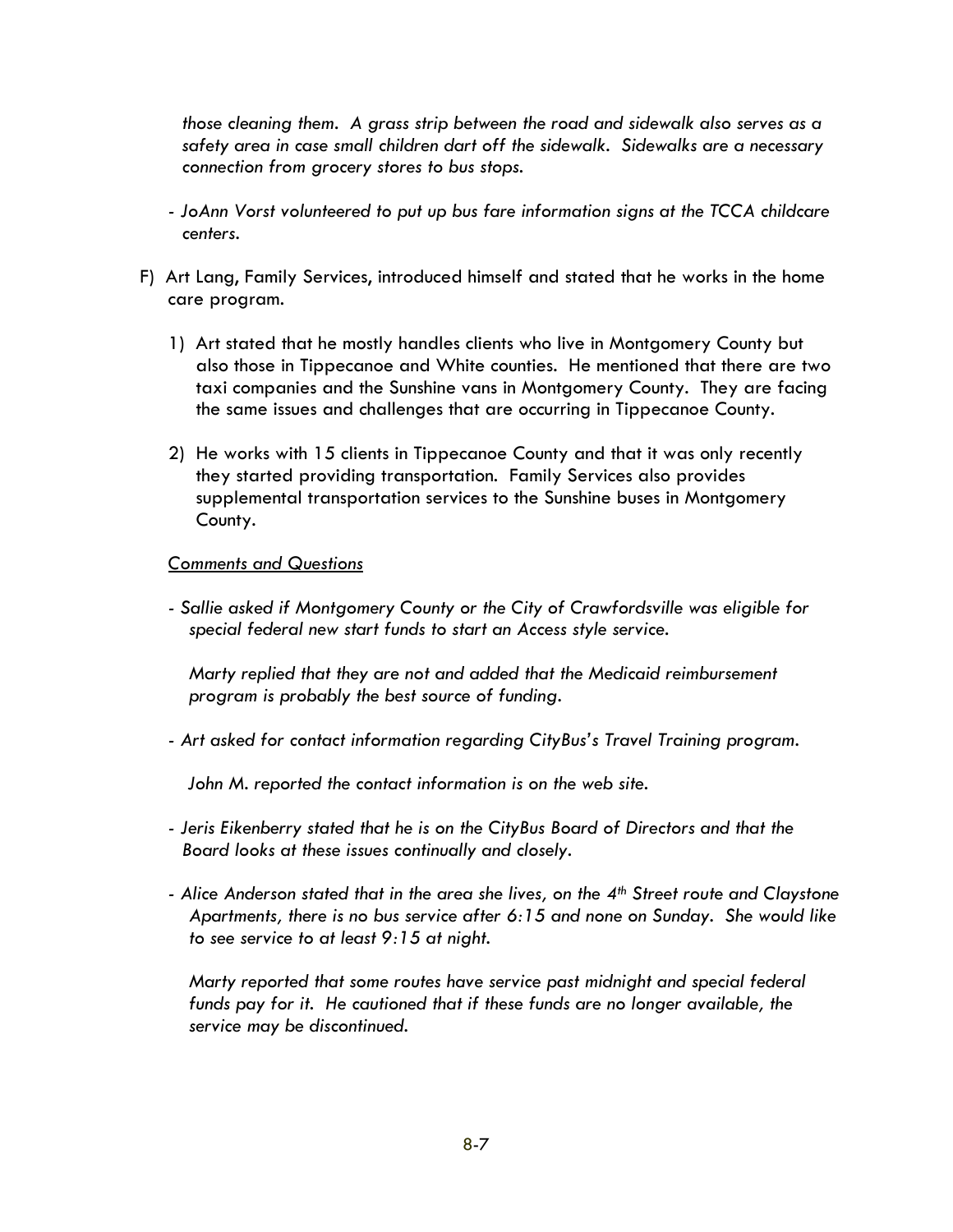#### **IV. New and Ongoing Issues and Challenges:**

#### **A) Snow Removal at Bus Stops.**

times riders are forced to wait at non-designated locations or even in the road. After switching to designated bus stops, snow removal has become a problem. Many Property owners need to clean not only the sidewalk, but also the area to the curb.

It was suggested that home and business owners may not realize they need to clean the area up to the curb.

It was asked if there were certain locations that have received more complaints. The response was no, it has been sporadic and in both cities.

Several members asked if anyone knew who owned the property along Erie Street south of Greenbush. The sidewalk between Wilson and Greenbush is never cleared. It was suggested that some of the abutting property owners may not realize they have the responsibility to clean the sidewalk. It was also suggested that property owners should be contacted in order to solve the situation.

A question came up regarding whose responsibility it is to clean the bus shelters. CityBus does clean some of them.

It was stated that many property owners along Stadium and Grant do not clean their sidewalks.

It was asked who would be the contract person in Lafayette. The response was the engineer's office.

#### *Proposed Action:*

*A meeting with both cities, CityBus and the Area Plan Commission to discuss the issues and challenges.* 

#### **B) Vision Impaired Challenges**

Sallie was at a recent meeting in which the speaker was a blind teacher with an assist dog. Sallie asked her what local governments can do to make it easier for vision impaired people to get around. There were two comments:

- The smooth ramps at intersections are great for wheel chairs but really bad for blind persons. The ramps need to be textured.
- hanging branches are very difficult to detect for the dog.<br> $8\text{-}8$  Walking down a sidewalk can be a hazard if the trees are not trimmed. The low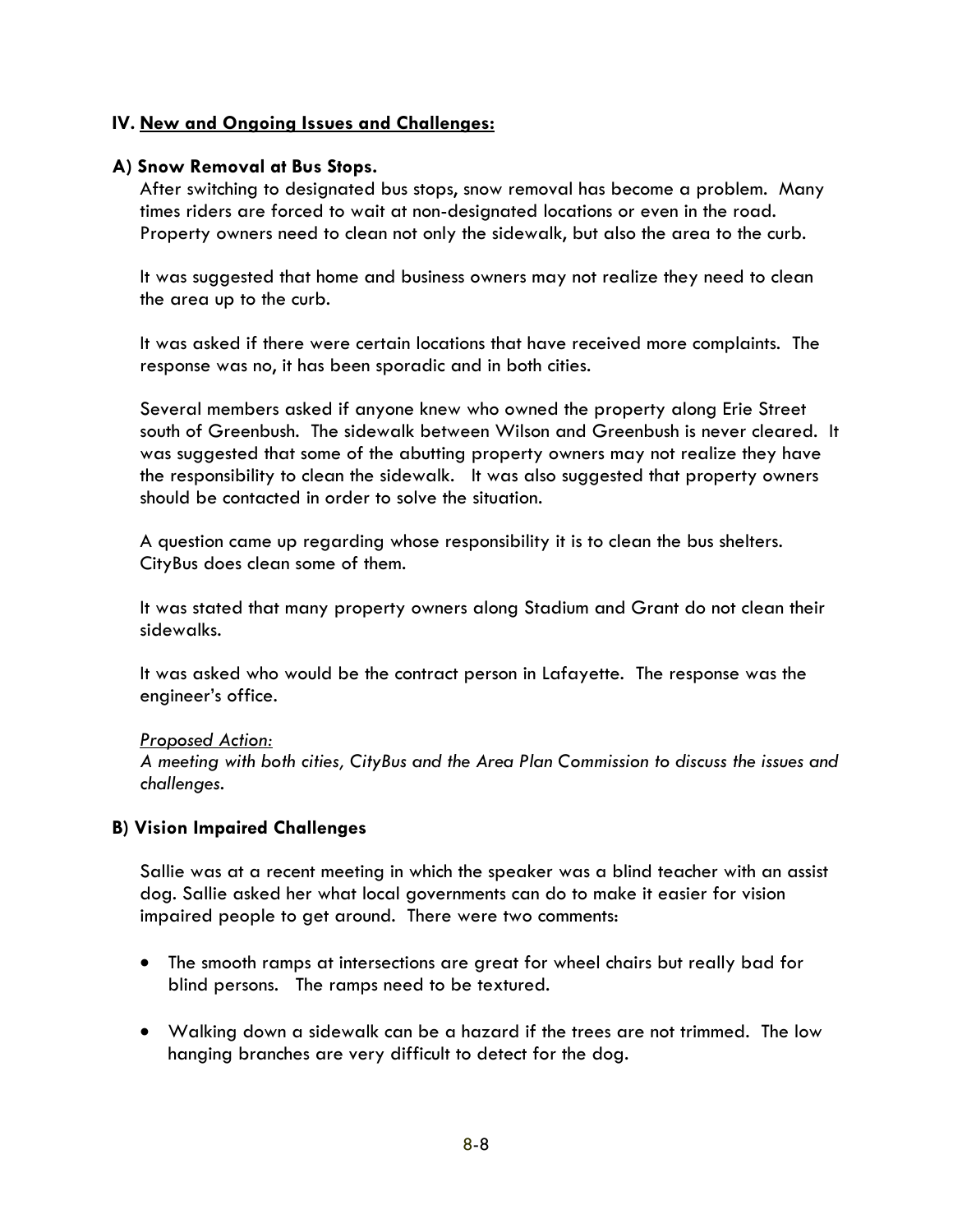Sallie suggested a low hanging branch inventory be conducted using these folks and/or the Lafayette Tree Fund. It was also suggested to get in touch with the city's arborist. This is also a good way to educate people about the dangers of street trees and the need to trim them appropriately. The area around Salisbury and Robinson was noted as needing trimming.

#### *Proposed Action:*

*Sallie committed the Area Plan Commission to conduct a low hanging branch inventory.* 

#### **C) Work One Access**

The challenge in accessing Work One may now be reduced since there is a full service satellite office at LARA.

#### *Proposed Actions:*

1) The Area Plan Commission will continue to talk with State Legislators about siting new or relocated offices.

2) The City of Lafayette will continue to require developers to construct the missing portions of sidewalk along Park East Boulevard between WorkOne and WalMart.

#### **D) Review of last year Issues**

 MISSING SIDEWALK*S* – Missing sidewalks are pervasive throughout the area. Lack of sidewalks providing access to employment centers, the new call center on US 52, shopping areas, bus stops and other key areas come at a cost to the environment and the economy.

#### *New Proposed Actions:*

- When complete, the information with be provided to both cities. 1) The Area Plan Commission will continue to inventory the location of sidewalks.
- 2) Social service agencies will report to the Area Plan Commission locations where they notice sidewalks are missing.
- 3) The Area Plan Commission will continue to pursue a complete street policy.
- BUS SERVICE FOR 2nd AND 3rd SHIFT TRANSPORTATION Second and third shift employees who use transit services still are not adequately served. Although JARC fund have extended core bus routes to midnight, funding is only year to year and all routes were not extended. A gap still exists.

#### *New Proposed Action:*

A long term goal is for CityBus to secure funding to continue existing late night and possibly extending service to other routes. Seeking JARC funds for additional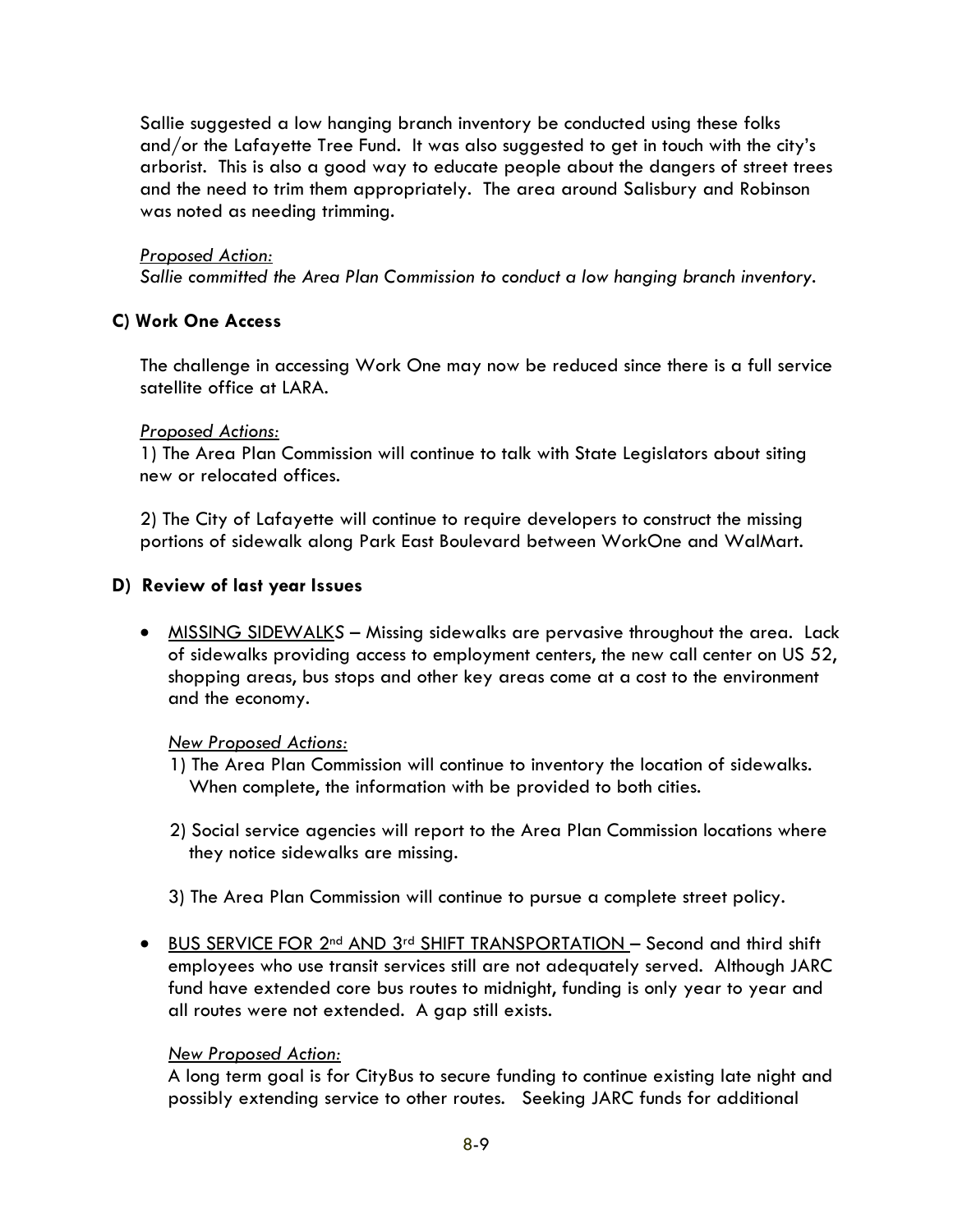service may not be wise since these funds must be requested annually and are not guaranteed in the future.

 FUNDING - Providing transportation is costly and finding additional funds is a challenging issue, particularly through Medicaid.

# *New Proposed Actions:*

1) Agencies need to continue to explore funding sources for the local matches.

2) Agencies need to continue to look for more stable funding sources.

 INFORMATION REGARDING LICENSING REQIREMENT FOR SMALL BUSES – INDOT'S Section 5310 packet (Elderly and Persons with Disabilities Capital Grant Program) does not mention what type of operator's license is needed to operate the small buses. However, information from the Bureau if Motor Vehicles states that a Commercial Driver's License (CDL) is needed. There appears to be confusion as to whether a driver is required to have a CLD or not.

### *Proposed Action:*

Catherine Moran stated that this is no longer an issue for TCCA.

• INSURANCE ISSUES WITH VOLUNTEER DRIVERS – Whose insurance would cover a driver sued by a passenger? Does an agency's insurance cover the medical bills of the driver if they are hurt in an accident.

# *Proposed Action:*

Catherine Moran stated that this is no longer an issue for TCCA.

 also place a strain on budgets. • PURCHASING GAS - A large portion of transportation budgets go toward purchasing fuel; an example of this is the Senior Center budget. Price fluctuations

#### *Proposed Action:*

The issue has been resolved. Newton Oil has been a tremendous help in providing gas at a discounted rate.

 RIDER PERCEPTIONS – The cost to run the transportation program offered by TCCA is significant. There are limits to what the agency can provide. Costs are rising and some service has already been discontinued. There is also a perception that Care-A-Van service is free. How can TCCA change this perception and continue to provide service without limiting or discontinuing service?

#### *New Proposed Actions:*

1) TCCA will continue to inform riders what caravan is and its true costs.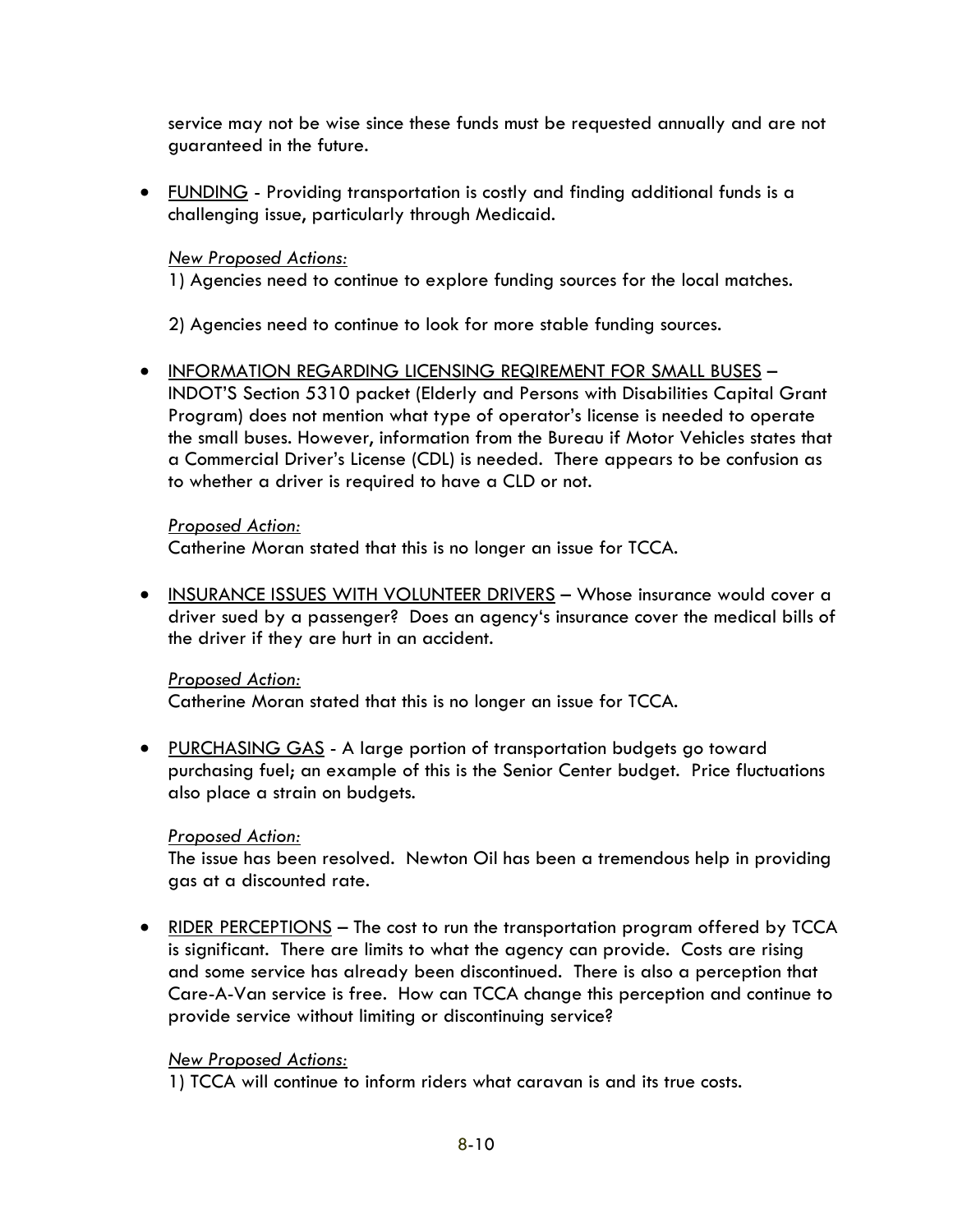2) Conduct targeted information ridership campaigns through a joint effort between social service agencies and CityBus.

3) CityBus will do additional outreach to social service agencies through its travel training program.

 BUS STOP ACCESS TO THE SOCIAL SERVICE AGENCIES – Nearest bus stop to the Senior Center requires a long walk by clients. The question was also asked, do other social service agencies have direct access to CityBus? No one knew the answer.

#### *New Proposed Action:*

 service agencies, bus routes and bus stops. The Area Plan Commission will put together a map showing the locations of social

 for example, takes 45 minutes. • EXCESSIVE TRAVEL TIME TO SOME DESTINATIONS - It takes a long time to travel from the west side of town to the east side. From downtown to the Clarion Hospital

#### *Proposed Action:*

Logistically, it is not feasible to reduce transit travel time unless there is traffic signal preemption or express routes. Even with these two steps, the benefit in reducing travel time may not be significant when compared to implementation costs.

#### **E) Additional Issues**

BUS SHELTERS – This is an ongoing effort by CityBus to maintain and add additional shelter every year.

DOWNTOWN TRANSFER STATION – CityBus has plans to redevelop the transit portion of the transfer station to better accommodate passengers with mobility challenges.

#### **IV. Additional Comments:**

Who has jurisdiction over taxi cabs? Some of them are in need of repair and some even have no lighting inside.

It was reported that the Area Plan Commission has no regulatory authority. The cities do and they are the ones to be contacted. It was also stated that a call to the companies' owner may help.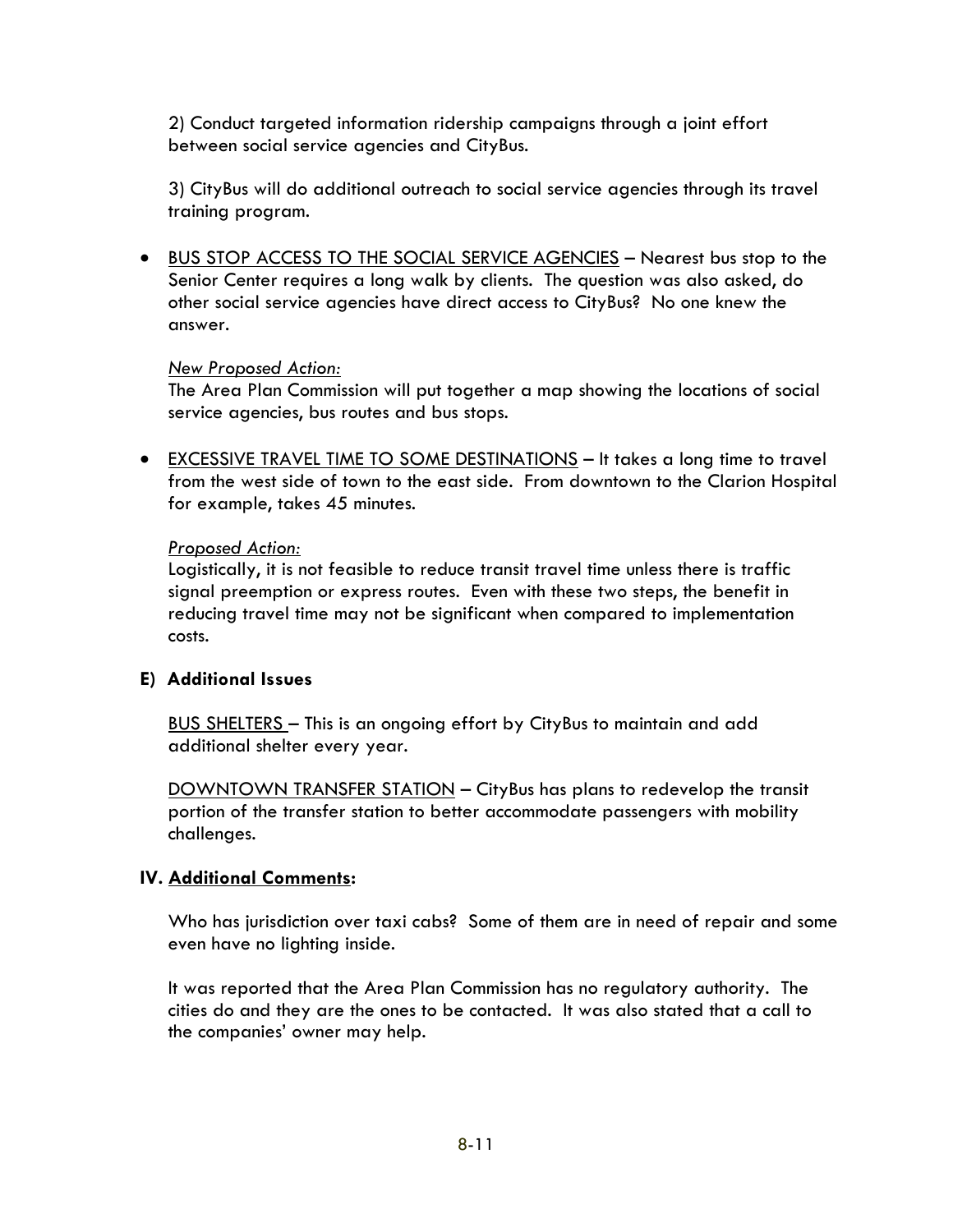# *Meeting Agenda*